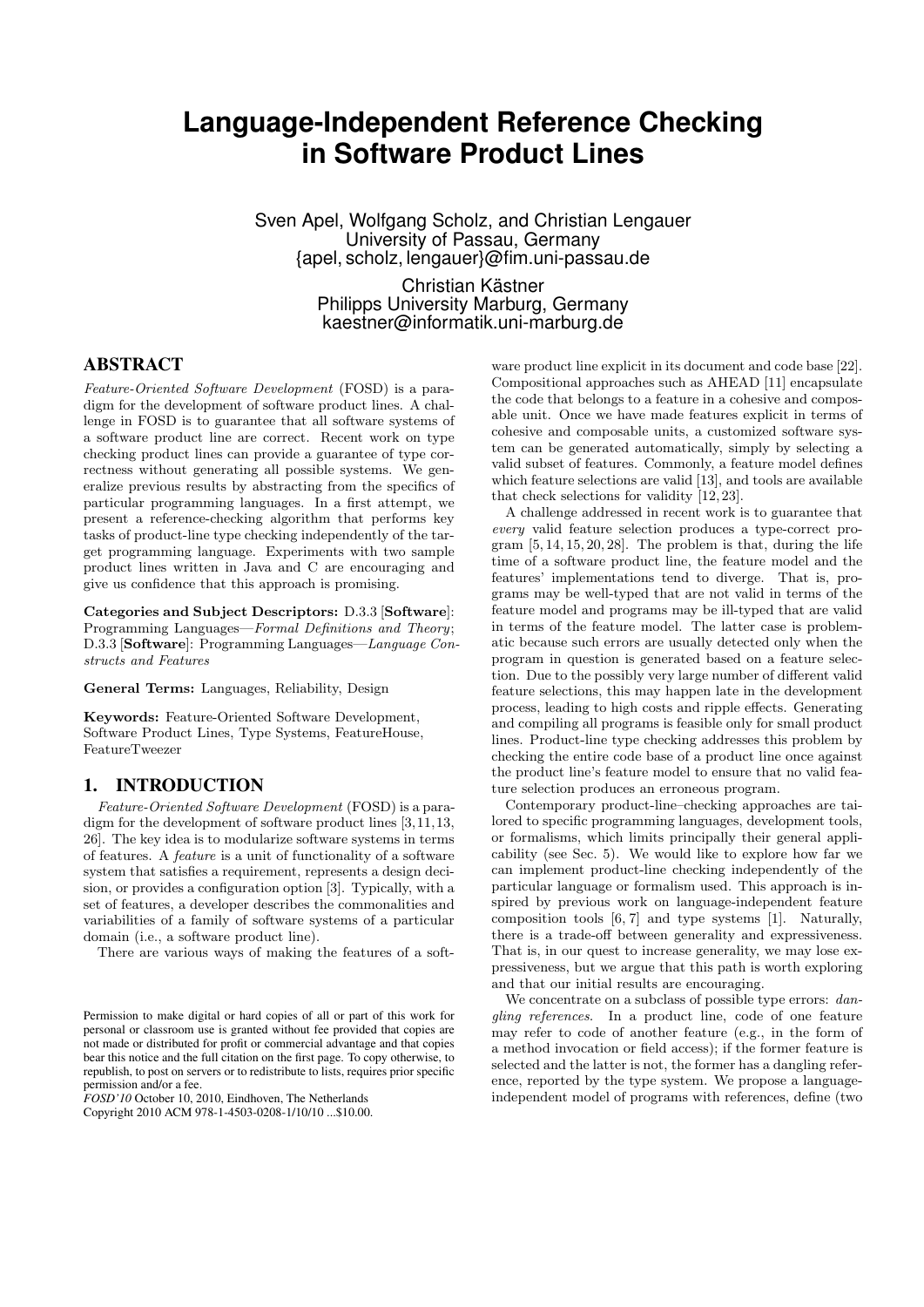variants of) an algorithm for detecting potential dangling references, and apply our prototypical implementation to two sample product lines written in Java and C.

#### 2. PRELIMINARIES

Our language-independent model of feature-oriented product lines is based on previous work on feature algebra [8] and feature composition tools [6]. For illustration, we use the small example of a variable graph data structure, which is motivated by one of our case studies in Section 4. The graph example consists of the three features GRAPH, WEIGHTS, and Dijkstra whose meanings will become clear later. It has been implemented in FeatureHouse, a tool that supports the composition of code written in a number of languages, among them Java [6].

#### 2.1 Feature Structure Trees

We describe the structure of a feature, independently of the programming language, by a feature structure tree (FST). An FST organizes the feature's structural elements (e.g., files, classes, fields, or methods) hierarchically. Figure 1 depicts an excerpt of the Java implementation of feature Graph and its representation in the form of an FST. One can think of an FST as a stripped-down abstract syntax tree that contains only essential information. The nature of this information depends on the degree of granularity at which software artifacts are to be used, analyzed, or composed, as we discuss below.



Figure 1: Implementation and FST of feature Graph (excerpt).

For example, the FSTs we use to represent Java code contain nodes that represent packages, classes, fields, methods, etc. They do not contain information on the internal structure of methods and so on. A different level of granularity would represent only packages and classes but not methods or fields as FST nodes (coarser granularity). Yet another level of granularity would represent additionally statements or expressions as nodes (finer granularity) [21].

Each node of an FST is labeled with a name and a type (types are not shown in Figure 1, for brevity). We call two nodes compatible if they have the same name and type and compatible parents. A node's name<sup>1</sup> corresponds to the name of the structural element it represents and a node's type corresponds to the syntactic category to which the

element belongs. For example, class Graph is represented by node Graph of type class (type omitted in Figure 1, for brevity). We must consider both the name and the type to prevent ambiguities.

Note that, at the granularity we chose for Java, the order of nodes could be arbitrary, but this may be different at a finer granularity (e.g., the order of statements matters) and it may also differ for other languages (e.g., the order of C functions and of overlapping Haskell patterns matters) [6]. The FST model has been used to formalize and implement feature composition based on FST superimposition, of which we report elsewhere [6, 8].

It has been shown that the FST model is very general. It can be used with different languages including objectoriented (e.g., Java and  $C#$ ), imperative (e.g., C), functional (e.g., Haskell), modeling (e.g., UML), and relational languages (e.g., Alloy)  $[2, 4, 6, 9]$ . Next, we extend the FST model with references.

#### 2.2 Adding References

First, we introduce the concept of a reference into the FST model. Then, we discuss key design decisions.

*References.* A product line consists of multiple features, each of which is represented by an FST. Commonly, there are dependences between the individual features. One feature may extend or use another (e.g., in that it invokes a method belonging to the other feature). This kind of reference is common in many languages. Examples of references are field accesses in Java, references between grammar product rules in JavaCC, associations in UML, and so on. Hence, we extend the FST model by references. A reference is a pair of a name of source FST element and a name of a destination FST element. The two elements need not to point to the same FST.

Let us illustrate references by means of our graph example. In Figure 2, we show the implementation and FST of feature WEIGHTS. It refines class Edge of feature GRAPH by adding a new field weight.<sup>2</sup>



Figure 2: Implementation and FST of feature WEIGHTS (excerpt).

In Figure 3, we show the implementation and FST of feature Dijkstra, which implements Dijkstra's algorithm for solving the shortest-path problem. It introduces class Dijkstra that, at some point, accesses field weight of class Edge.

The three features refer to one another: WEIGHTS refers to Graph and Dijkstra refers to Graph and Weights. A reference has a source (left-hand side) and a target (righthand side). The source consists of the feature's name and the element's fully-qualified name. The target consists only of the element's fully-qualified name. In the graph example, we

<sup>&</sup>lt;sup>1</sup>Depending on the language and purpose, a name could be a simple identifier, a signature, etc.

 $2$ When composing feature GRAPH and feature WEIGHTS, the two declarations of class Edge are merged; this is a form of mixin composition [11].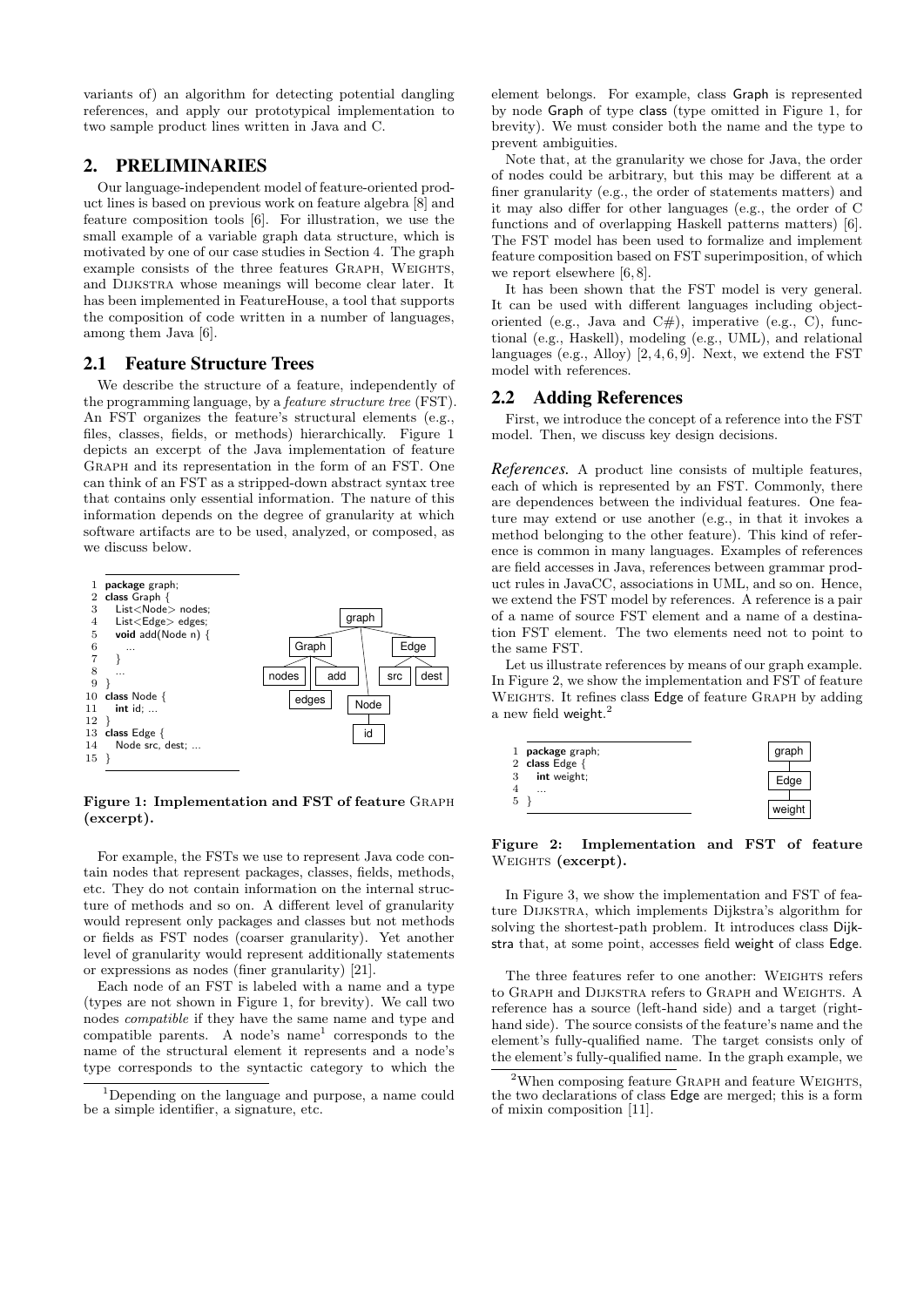

Figure 3: Implementation and FST of feature Dijk-STRA (excerpt).

have the following references, excluding the inner references of a feature to itself:

```
(WEIGHTS, Edge) \rightarrow (Edge)(DIJKSTRA, Dijkstra.shortestPath) \rightarrow (Node)(DIJKSTRA, Dijkstra.shortestPath) \rightarrow (Edge)(DIJKSTRA, Dijkstra.shortestPath) \rightarrow (Edge-weight)...
```
It is important to note that the target element can be part of different features, so it is not fixed to which element another element points—references are resolved after the desired features have been selected by a user to generate a final program. For example, there may be multiple features that introduce different kinds of weights. It is the task of the reference checker to ensure that there is a proper target for each reference in every valid feature selection.

*Discussion.* Programs and documents written in various languages can be represented by FSTs [6] and references are a language-independent concept. In fact, the extended FST model represents (a subset of) the context-sensitive abstract grammar of a language, whereas the plain FST model without references represents (a subset of) the context-free abstract grammar. Essentially, the first design decision was to detach the reference model from the underlying language and to base it entirely on FSTs. This way, we attain language independence but may reduce expressiveness in that we cannot represent the full type structure of a language, which may interfere with reference checking. Language independence also implies that references (and FSTs) have to be represented in a general format. For a product line to be checked, FSTs and references have to be extracted by (language-specific) code analysis tools. Then, reference checking is generic and uniform.

A second design decision we made is that we model references as pairs of FST elements. This is the simplest model possible and we use it until we encounter the need for a more complex model. In some languages, we may need references with multiple possible targets. Furthermore, some languages may need a more dynamic view of references, for instance, to take dynamic binding into account.

The third design decision we made is that a reference contains, beside the source and target elements, also the source feature; in contrast, the target feature is not contained in the reference and undefined until the user selects a set of features. The rationale is that, if a piece of code contains a reference, we know to which feature the piece belongs, but we do not know which feature provides a proper target for the reference—in fact, there may be multiple features. However, in some languages, there may be situations in which the type of the target element is relevant (e.g., a field with type String instead of int). Since we currently do not support full typing, we cannot address this issue without losing language independence.

FSTs and their references provide insight into the structural interactions between features. The knowledge about the features of a product line, their references, and their valid selections (i.e., the feature model) allows us to formulate a language-independent reference-checking algorithm.

# 2.3 Feature Models

Before we describe the reference-checking algorithm, we repeat briefly the basics of feature models. A feature model describes the valid feature selections of a software product line [19]. There are different approaches and notations for describing feature models [12]. We use the approach of Batory in which a feature model is represented by a propositional formula [10]. The formula contains, for each feature, a boolean variable and expresses the constraints between features. Most other notations can be translated to propositional formulas.

A propositional formula describing the variability of our graph example could look as follows:

$$
(WEIGHTS \lor DIJKSTRA) \Rightarrow GRAPH
$$
 (1)

The formula states that, whenever WEIGHTS or DIJKSTRA are selected, then also Graph has to be selected. A consequence is that the features WEIGHTS and DIJKSTRA are optional and independent (which can lead to a dangling reference, as we will explain shortly).

Solver technology can be employed to answer a number of questions on feature models including whether a feature selection is valid or whether a feature is always, sometimes, or never present when another feature is present [12], which is interesting information for reference checking. For example, feature GRAPH is *always* present when one of the other two features is present and feature WEIGHTS is *sometimes* present when feature Dijkstra is present.

Typically, a feature model describes the variability of a product line without considering a particular implementation. Hence, the variability of a domain does not necessarily need to be consistent with the variability of the corresponding implementation. There may be valid feature selections that lead to programs with type errors. For example, assuming the feature model of Equation 1, there is a valid feature selection that leads to an incorrect program in our graph example. By selecting Graph and Dijkstra only, we get a type error because DIJKSTRA refers to field weight, which belongs to the non-selected feature WEIGHTS.

The graph example illustrates that implementation variability may differ from domain variability. Both kinds of variability can be described by feature models. The feature model that describes the implementation variability of our graph example, henceforth called the implementation model, is:

$$
(WEIGHTS \lor DIJKSTRA) \Rightarrow GRAPH \land (DIJKSTRA \Rightarrow WEGHTS)
$$
\n(2)

Compared to the feature model of Equation 1, henceforth called the domain model, it contains an additional constraint that states that, whenever DIJKSTRA is selected, WEIGHTS has to be selected, too. A key task of reference checking is to derive information on implementation variability and to check it against domain variability to discover potential dangling references.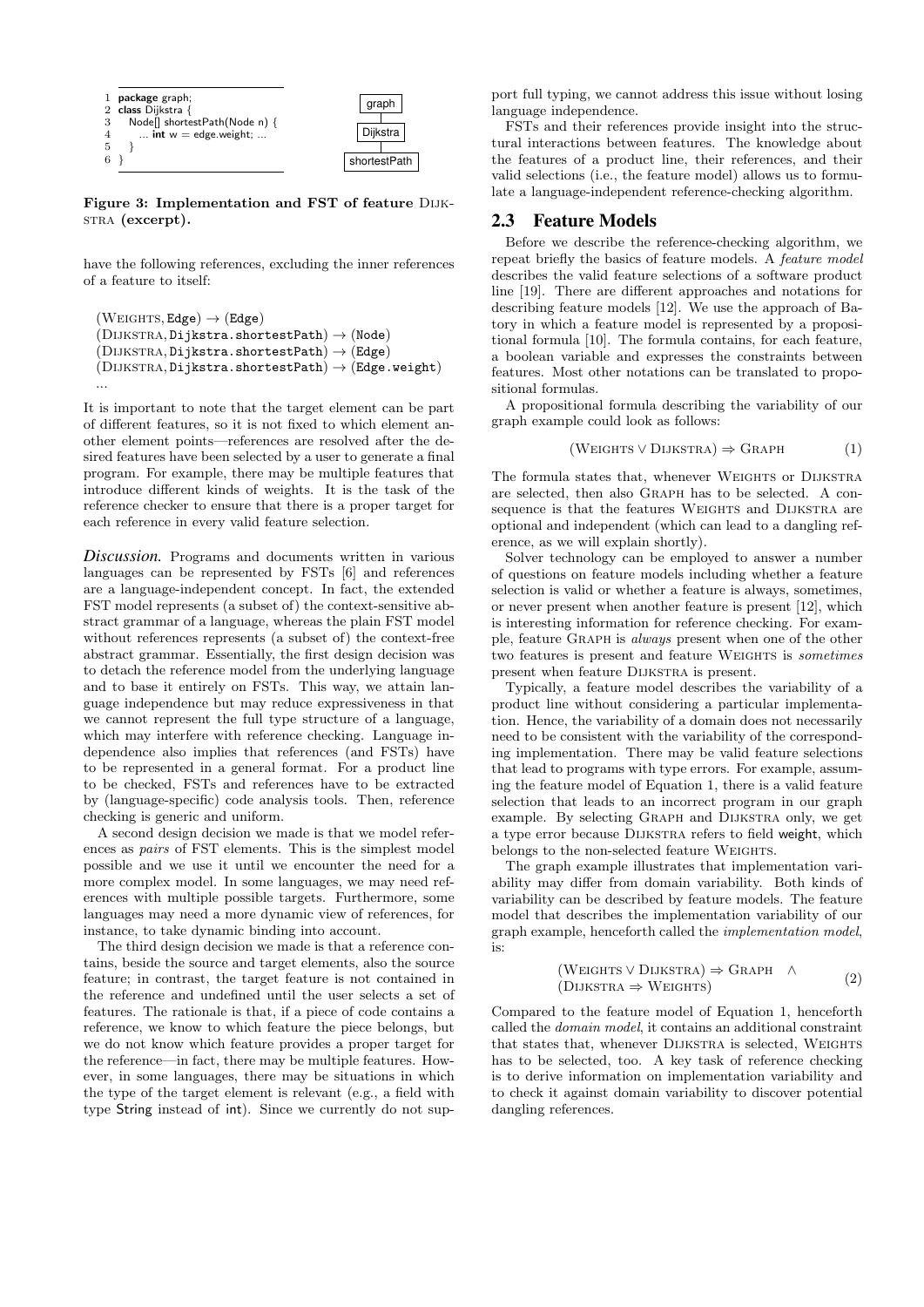Algorithm 1 Global reference-checking algorithm. **Require:**  $\mathbb{F} := \text{set of feature names}$ **Require:**  $FT := FST$  table **Require:**  $RT$  := reference table **Require:**  $DM :=$  domain feature model 1: // derive formula of implementation feature model 2:  $IM := \bigwedge_{((f,src),tgt) \in RT} (f \Rightarrow \bigvee_{f_i \in \mathbb{F}, ty \in FT(f_i)} f_i)$ 3: // check whether the two models are consistent 4:  $sln :=$  solve $(DM \Rightarrow IM)$ 5: if  $\sin \neq \text{true}$  then 6: // determine counterexample 7:  $cex := \text{counter}(DM \Rightarrow IM)$ 8: print $(ex)$ 9: // identify dangling references 10:  $\det f := \{ (ref = ((f, src), tg)) \mid$ 11:  $ref \in RT, f \in cex, (\nexists f \in cex : tgt \in FT(f))$ 12: for all  $(ref = ((f, src), tgt)) \in dref$  do 13: // identify features with potential targets 14:  $ptg:=\{f \mid f \in (\mathbb{F}\backslash cex), tgt \in FT(f)\}\$ 15: print $(\text{ref})$ 16:  $\text{print}(ptgt)$ 17: end for 18: end if

# 3. REFERENCE-CHECKING ALGORITHM

There are two variants of our reference-checking algorithm, each of which has been inspired by a different branch of previous work (see Sec. 5): the global reference-checking algorithm creates a single propositional formula (i.e., the implementation feature model) that covers all references [14, 15, 28]; the local reference-checking algorithm creates a propositional formula for each reference that covers exactly the constraints implied by this reference [5, 20].

*Global Reference-Checking Algorithm.* In Algorithm 1, we list the global variant of the reference-checking algorithm including comments. It takes as input the following ingredients of a product line: the domain feature model, the FSTs of all features, and the references between FST elements. Based on this information, the global variant of the algorithm proceeds in three steps:

- 1. The input FSTs and references are analyzed to obtain the implementation feature model. To this end, for each reference, all proper target elements are searched. At least one target (i.e., its feature) must be present when the source feature is present. This requirement is added as a disjunctive clause to the propositional formula of the implementation model (Line 2).
- 2. A SAT solver checks whether the implementation model is consistent with the domain model (Line 4).
- 3. If the two models are not consistent, a counterexample is generated, which is a set of features that contains dangling references (Line 7). Based on the counterexample, for each dangling reference, all features with proper targets are identified (Lines 12–17).

*Local Reference-Checking Algorithm.* In Algorithm 2, we list the local variant of the reference-checking algorithm, including comments. Like in the global variant, it takes as input the domain feature model, the FSTs of all features, and the references between FST elements. The algorithm

# Algorithm 2 Local reference-checking algorithm.

**Require:**  $\mathbb{F} := \text{set of feature names}$ **Require:**  $FT := FST$  table **Require:**  $RT$  := reference table **Require:**  $DM :=$  domain feature model 1: for all  $(ref = ((f,src), tyt)) \in RT$  do 2: // derive formula of reference 3:  $RM := (f \Rightarrow \bigvee_{f_i \in \mathbb{F}, tgt \in FT(f_i)} f_i)$ 4: // check for consistency 5:  $\sin := \text{solve}(DM \Rightarrow RM)$ 6: if  $\sin \neq \text{true}$  then 7: // determine counterexample 8:  $cex := \text{counter}(DM \Rightarrow RM)$ 9: print $(ex)$ 10: // identify features with potential targets 11:  $ptgt := \{f \mid f \in (\mathbb{F}\backslash cex), \; tyt \in FT(f)\}\$ 12: print $(ref)$ 13:  $print(ptqt)$ 14: end if 15: end for

proceeds in three steps:

- 1. Rather than creating a single propositional formula for the entire implementation model, one propositional formula per reference is generated, which describes the constraints implied by the reference, called the reference model. Again, at least one target of the reference (i.e., its feature) must be present when the source feature is present (Line 3).
- 2. A SAT solver checks whether the constraints imposed by each single reference are consistent with the domain model (Line 5).
- 3. If the constraints of some reference are not satisfied, a counterexample is generated (Line 8). Based on the counterexample, for the dangling reference in question, all features with proper targets are identified (Line 11).

1 erroneous feature selection:<br>2 [Graph Diikstra]

2 [Graph, Dijkstra]<br>3 dangling reference dangling reference

4 (Dijkstra.shortestPath, Edge.weight)

5 in feature 'Dijkstra'

6 features that provide proper targets: [Weights]

Figure 4: Output of FEATURETWEEZER when checking the graph example.

*Discussion.* Both variants of the reference-checking algorithm have a similar input-output behavior. They expect domain and structural information and provide information on dangling references and potential target features. For our graph example, both variants of the algorithm would produce an output like the one shown in Figure 4.

So what is the difference between the two variants and why have researchers invented them in the first place? A key difference is the size and number of propositional formulas to be checked for consistency with the domain model. In the global variant, we have a single, possibly large formula; in the local variant, we have many smaller formulas. This difference may be crucial for performance, an issue that has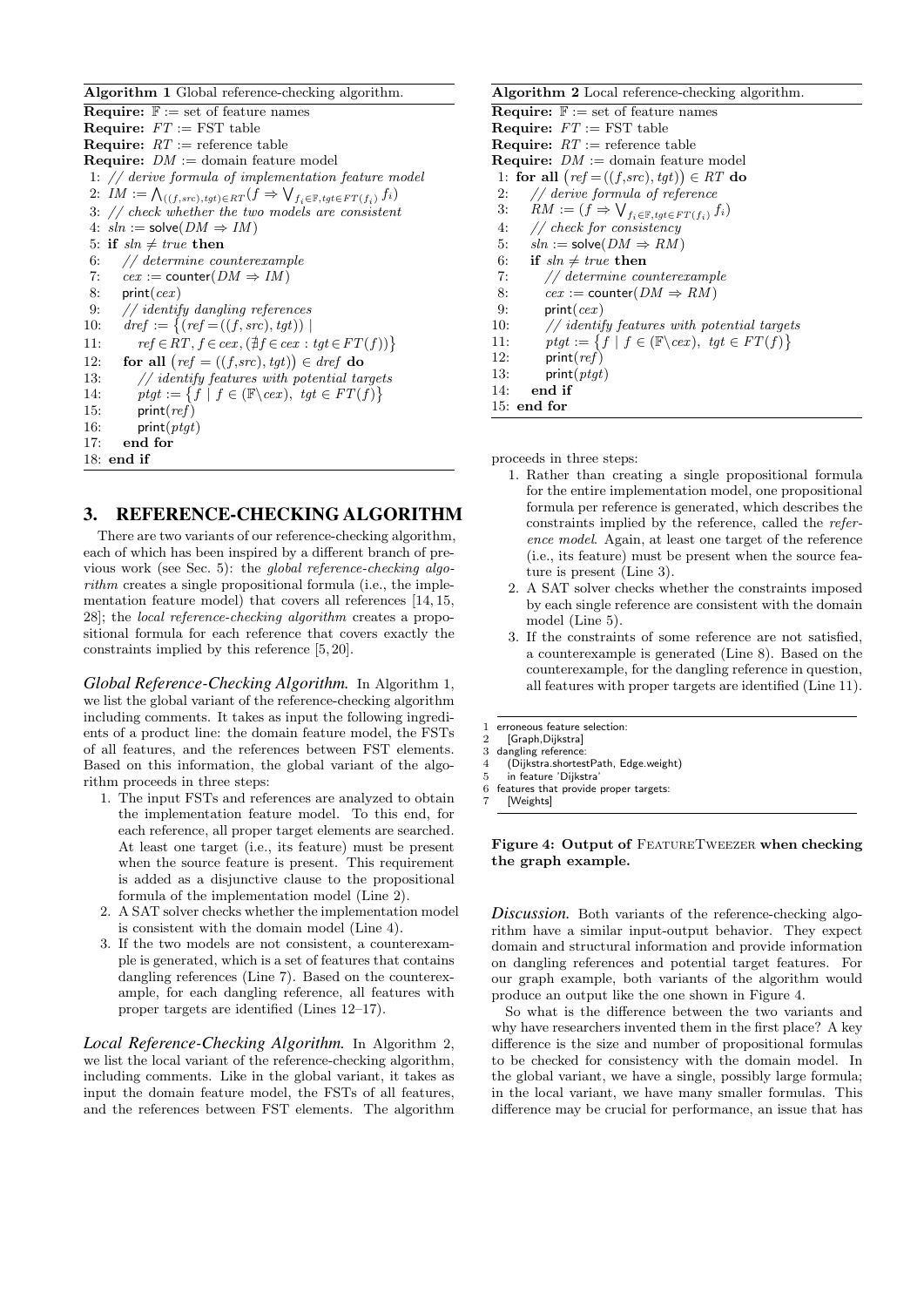gained too little attention in the past. Admittedly, there is initial evidence that extracting a complete implementation model is possible in linear time [27] and that solving large formulas that represent feature models is possible in practice in polynomial time [25]. But there is also evidence that solving many small formulas is efficient because intermediate results can be cached and reused [5]. In the future, we intend to address this issue systematically. A contribution of our language-independent model (and tool) is that we can represent both variants at an abstract level, reveal their principal differences, and provide a basis for experiments.

Another difference between the local and global variant of the reference-checking algorithm is error reporting. The local variant is finer-grained in that it identifies potential dangling references directly and points to the corresponding locations in the code. The global variant searches first for an erroneous feature selection and identifies then potential dangling references, but only for this selection. The local variant identifies all potential dangling references. This makes the debugging process less iterative and more efficient.

## 4. PROTOTYPE AND CASE STUDIES

As a proof of concept, we have been developing a prototype of a product-line reference checker in Haskell, called FEATURETWEEZER.<sup>3</sup> Checking for dangling references in a product line, FeatureTweezer expects the product line's FSTs, the references, and the feature model. Currently, an FST is encoded as a set of prefix-closed identifiers (the prefix encodes the path in the FST), each of which denotes an FST element. A reference is encoded as a pair of FST element identifiers. A feature model is encoded in the GUIDSL format [10], but, as illustrated in Figure 5, alternative formats are possible. We depict the input data for our graph example to FeatureTweezer in Figure 6, simplified and adapted for presentation purposes.



Figure 5: Input and output of FEATURETWEEZER.

FEATURETWEEZER processes all input information, transforms it into a suitable internal format, and feeds it into the reference-checking algorithm (see Sec. 3). To check reference constraints and implementation models against the domain model, we use  $funsat^4$ , an open-source native Haskell SAT solver. It provides a counterexample if the models are not consistent. This information is used to find sources of dangling references and potential features that provide proper targets.

To gather experience with FeatureTweezer, we applied it to two sample product lines: the graph product line (GPL)

domain feature model

- 1 GraphExample : Graph [Weights] [Dijkstra] ;
	- feature structure trees (type feature element)
- 1 ClassDecl Graph Graph<br>2 FieldDecl Graph Graph
- 2 FieldDecl Graph Graph.nodes<br>3 FieldDecl Graph Graph.edges FieldDecl Graph Graph.edges
- $\frac{4}{5}$
- 5 ClassDecl Weights Edge<br>6 FieldDecl Weights Edge
- FieldDecl Weights Edge.weight
- 7 ... 8 ClassDecl Dijkstra Dijkstra
- 9 MethodDecl Dijkstra shortestPath
	- references (type (feature element) element)
- 1 ClassRef (Weight Edge) Edge
- 2 ClassRef (Dijkstra Dijkstra.shortestPath) Node
- 3 ClassRef (Dijkstra Dijkstra.shortestPath) Edge 4 MethodRef (Dijkstra Dijkstra.shortestPath) Edge.weight
- 5 ...

#### Figure 6: Input data of the graph example for FEATURETWEEZER (simplified).

of Lopez-Herrejon and Batory [24] and the feature-oriented email client of Hall [18]. The former product line is implemented in Java and the latter is implemented in C. A key challenge is to extract the necessary information for FeatureTweezer (FSTs, references, and feature model). For the purpose of our initial experiments, we chose a pragmatic approach. We extracted the FSTs with FeatureHouse<sup>5</sup> and the references with  $Doxygen^6$  and  $CCVisu^7$ . We extended FeatureHouse to export the FSTs of a product line to the expected format and we configured Doxygen and CCVisu such that the element identifiers in the references correspond to the element identifiers in the FSTs; the feature models were available as part of the sample product lines.

The fact that we were able to check two product lines written in two different languages illustrates the potential of our approach. We did not find bugs in the two sample product lines. This is not surprising because they are rather small and well-tested. However, the product lines were useful for testing our tool by introducing errors artificially. The size of the sample product lines do not allow us to draw any conclusions on the differences in performance and resource consumption between the local and the global reference-checking algorithm. In further work, we intend to check more and larger product lines, written in different languages, to discover real bugs and to measure performance and resource consumption.

#### 5. RELATED WORK

Our work on reference checking feature-oriented product lines has been motivated by previous work on type systems for product lines [5, 14, 15, 20, 28]. Reference checking is an important subset of type checking, so we believe we have taken an important step toward a general tool suite for product-line engineering.

Thaker et al. developed a type system for feature-oriented product lines, based on Java, that does not check all in-

<sup>&</sup>lt;sup>3</sup>FEATURETWEEZER, including the examples and case studies, is available on the Web: http://www.fosd.de/FT/

<sup>4</sup> http://github.com/dbueno/funsat/

 $5$ http://www.fosd.de/fh/

<sup>6</sup> http://www.doxygen.org

<sup>7</sup> http://www.sosy-lab.org/~dbeyer/CCVisu/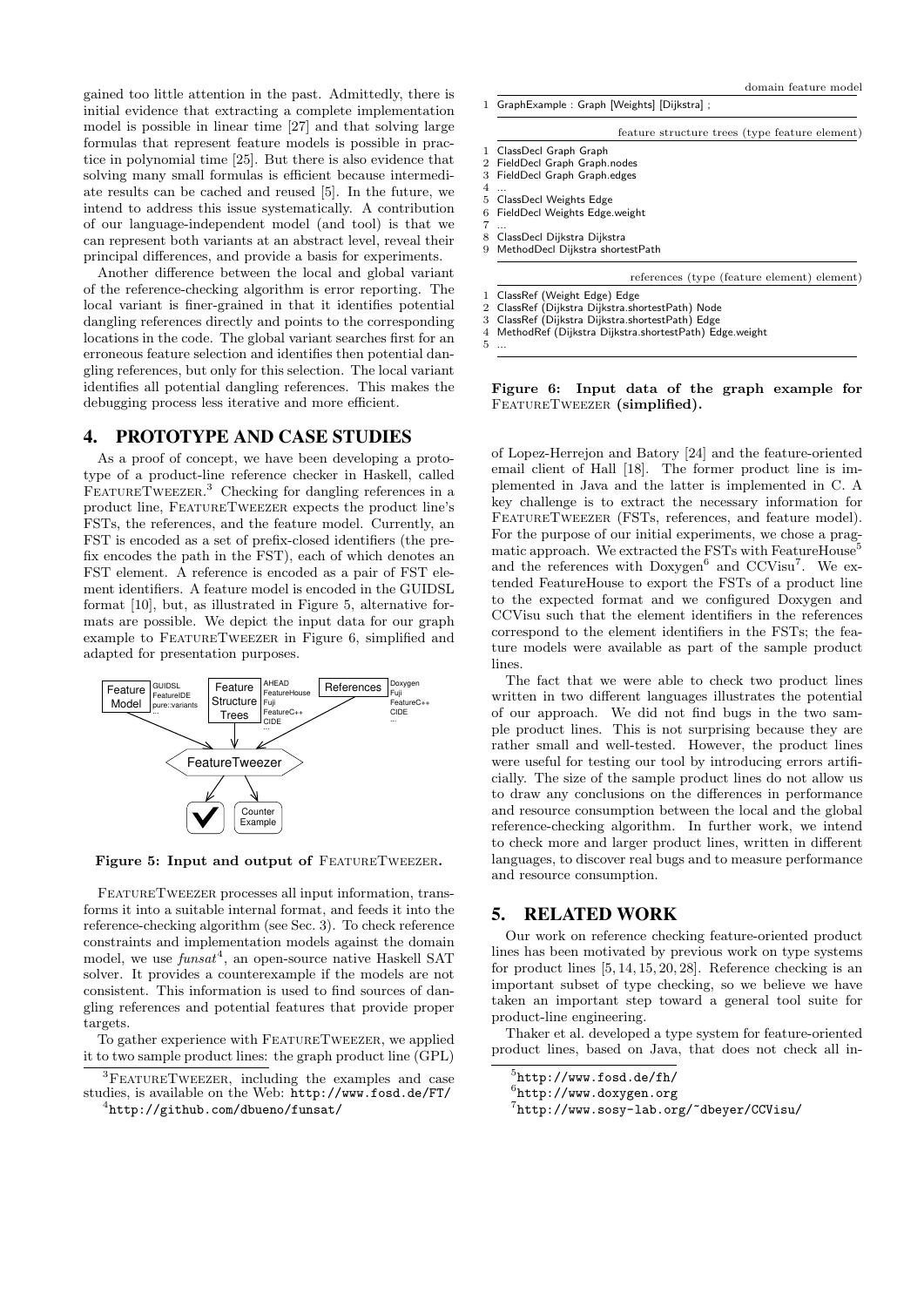dividual programs but the individual feature implementations [28]. In a number of case studies, they found numerous hidden errors using their type rules. Our global variant of the reference-checking algorithm is inspired by their typechecking algorithm, which generates a single, large propositional formula representing implementation variability. Furthermore, Delaware et al. developed a formal model of the type system of Thaker et al. and proved its soundness [15].

Even previously to the work of Thaker et al., Czarnecki and Pietroszek presented an automatic verification procedure for ensuring that no ill-formed UML model template instances will be generated from a valid feature selection [14], which also uses a global reference-checking algorithm. That is, they type check product lines that consist not of Java programs but of annotated UML models (they use OCL constraints to express and implement a kind of type system for UML; annotations denote features).

Our local reference-checking algorithm is inspired by our own work on formal type systems for product lines [5, 20]. Kästner and Apel have developed the formal calculus CFJ based on a subset of Java and a set of type rules for checking annotation-based product lines [20]. Like in the approach of Czarnecki and Pietroszek, and in contrast to AHEAD, variability is implemented with  $\#$ ifdef-like directives or similar annotations on the source code  $[21]$ . Kästner and Apel use a local type-checking algorithm to guarantee type correctness. Similarly, Apel et al. [5] define a formal model of a feature-oriented language and a corresponding product-line type system based on an compositional approach and a subset of Java.

All of the approaches we discussed so far are tailored to specific languages and core languages. An interesting aspect is that our model is able to express reference checking in both composition-based and annotation-based product lines. Both can be reduced to FSTs and references.

Tartler et al. demonstrate that implementation models of C code including preprocessor directives can be extracted in linear time [27]. As in the global reference-checking algorithm, they extract the implementation model once in the form of a single propositional formula. Mendonca et al. demonstrate that consistency checking in the global approach is possible in practice in polynomial time [25]. Apel et al. illustrate how caching can be used to scale the local variant of reference checking by reusing intermediate results [5]. These pieces of work illustrate that there is a potential for tuning the performance of type checking product lines. Our approach and tool can provide a basis for further experiments in this direction.

# 6. CONCLUSION

We presented a language-independent reference checking algorithm for feature-oriented product lines. To this end, we extended the existing model of feature structure trees with references. Our algorithm checks an entire product line and reports whether any valid feature selection results in a program that contains a dangling reference. The algorithm is based on FSTs, extended with references, and the feature model of a product line. We developed a prototypical tool called FeatureTweezer, which we used to check two sample product lines written in Java and C for dangling references. We believe that our work is a first step toward a more general understanding of and more general tools for feature-oriented product lines implemented using both compositional units and annotations.

In further work, we plan to extend our approach based on language-independent, cross-language, or extensible type systems [1,16,17] with other well-formedness criteria such as mutual exclusion, typing, and subtyping. Furthermore, we plan to extend existing feature algebraic models with references and to reason about the effects of references on algebraic properties. Finally, we intend to conduct further case studies of different domains, written in different languages and provide evidence on the generality of our approach, to discover real bugs, and to measure performance and resource consumption of local and global reference checking.

#### Acknowledgments

Wolfgang Scholz is supported by the German Research Foundation (DFG—AP 206/2-1). Kästner's work is supported by the European Research Council (ERC #203099).

## 7. REFERENCES

- [1] S. Apel and D. Hutchins. A Calculus for Uniform Feature Composition. ACM Transactions on Programming Languages and Systems (TOPLAS), 32(5):Article 19, 2010.
- [2] S. Apel, F. Janda, S. Trujillo, and C. Kästner. Model Superimposition in Software Product Lines. In Proceedings of the International Conference on Model Transformation (ICMT), volume 5563 of LNCS, pages 4–19. Springer-Verlag, 2009.
- [3] S. Apel and C. Kästner. An Overview of Feature-Oriented Software Development. Journal of Object Technology (JOT), 8(5):49–84, 2009.
- [4] S. Apel, C. Kästner, A. Größlinger, and C. Lengauer. Feature (De)composition in Functional Programming. In Proceedings of the International Conference on Software Composition (SoftComp), volume 5634 of LNCS, pages 9–26. Springer-Verlag, 2009.
- [5] S. Apel, C. Kästner, A. Größlinger, and C. Lengauer. Type Safety for Feature-Oriented Product Lines. Automated Software Engineering – An International Journal (2010), 17(3):251–300, 2010.
- [6] S. Apel, C. Kästner, and C. Lengauer. FeatureHouse: Language-Independent, Automated Software Composition. In Proceedings of the International Conference on Software Engineering (ICSE), pages 221–231. IEEE CS, 2009.
- [7] S. Apel and C. Lengauer. Superimposition: A Language-Independent Approach to Software Composition. In Proceedings of the International Symposium on Software Composition (SoftComp), volume 4954 of LNCS, pages 20–35. Springer-Verlag, 2008.
- [8] S. Apel, C. Lengauer, B. Möller, and C. Kästner. An Algebraic Foundation for Automatic Feature-Based Program Synthesis. Science of Computer Programming (SCP), 75(11):1022–1047, 2010.
- [9] S. Apel, W. Scholz, C. Lengauer, and C. Kästner. Detecting Dependences and Interactions in Feature-Oriented Design. In Proceedings of the International Symposium on Software Reliability Engineering (ISSRE). IEEE CS, 2010.
- [10] D. Batory. Feature Models, Grammars, and Propositional Formulas. In Proceedings of the